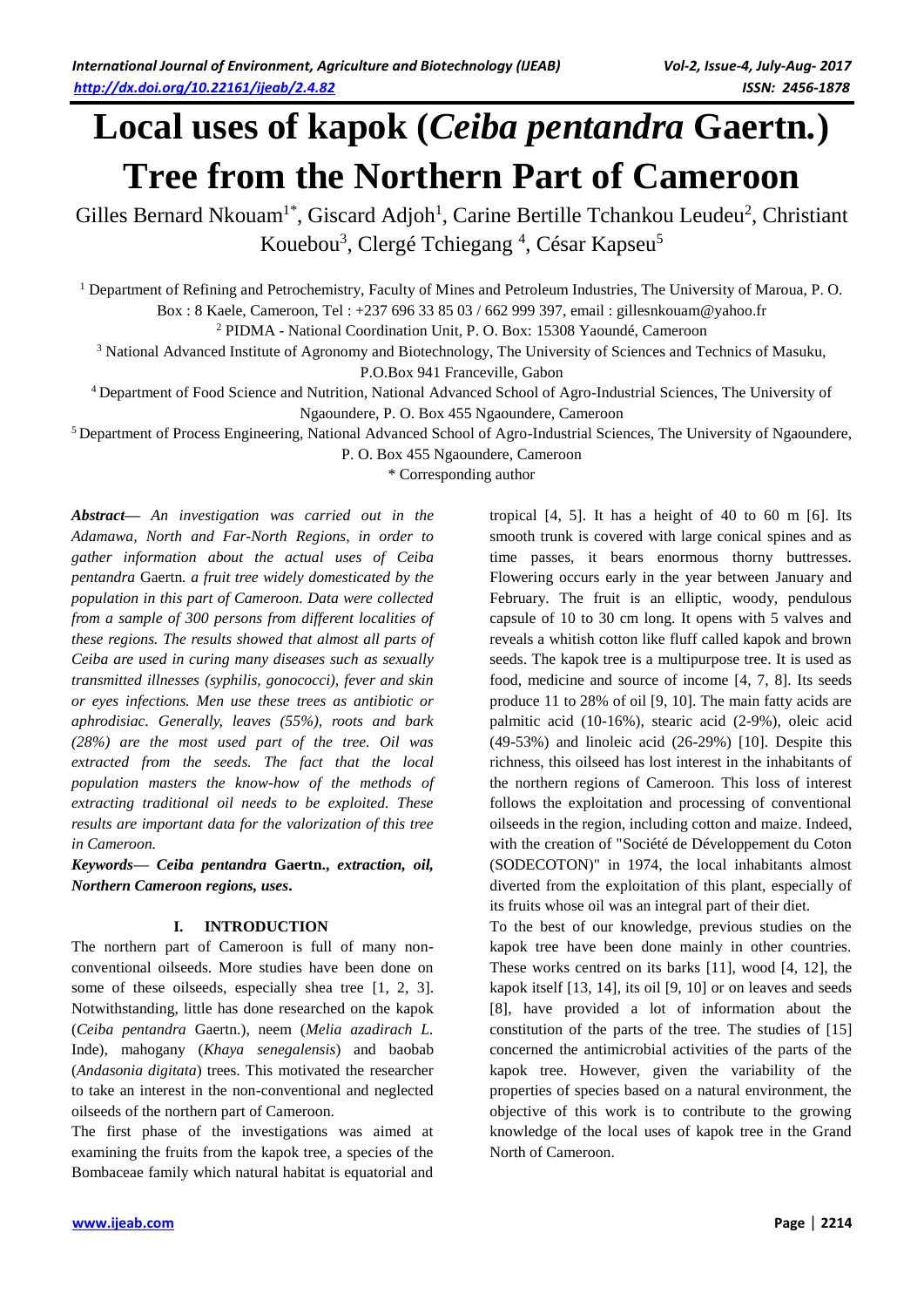## **II. MATERIAL AND METHODS**

**2.1. Preparation and administration of questionnaires** A questionnaire was drafted and administered in the three northern regions (Adamawa, North and Far-North). In each region, five localities were chosen (table 1). The choice of the localities was guided by local information and data from the preliminary survey, which point out that there exists an abundance of these trees in the said localities. A translator was engaged in case of any communication difficulties with local population. In each locality, about 20 persons were chosen at random and questioned.

The questionnaire included general information about respondent (name, age, gender, region, division and village), general knowledge of the tree (abundance areas in the village, period and harvesting technique, edibility, uses of different parts of the tree), processing of fruits and knowledge of oil (extraction technique, use and appreciation).

|  |  |  | <b>Table 1:</b> Number of interviews per area |  |  |
|--|--|--|-----------------------------------------------|--|--|
|--|--|--|-----------------------------------------------|--|--|

| <b>Region</b>    | <b>Localities</b> | Number of  |
|------------------|-------------------|------------|
|                  |                   | interviews |
|                  | Mbé               | 20         |
|                  | Meyganga          | 17         |
| Adamawa          | Wack              | 21         |
|                  | Tibati            | 18         |
|                  | Ngaoundéré        | 22         |
|                  | Pitoa             | 21         |
|                  | Dourbey           | 19         |
| North            | Garoua            | 22         |
|                  | Guider            | 20         |
|                  | Sackdjié          | 20         |
|                  | Maroua            | 22         |
|                  | Mora              | 18         |
| <b>Far North</b> | Mindif            | 18         |
|                  | Mokolo            | 20         |
|                  | Limani            | 22         |
| <b>Total</b>     | 15                | 300        |

#### *2.2. Data analysis and processing*

The SPSS (Statistical Package Social Sciences version 16.0) software [16] was used for data analysis and processing.

# **III. RESULTS AND DISCUSSION**

#### **3.1. Location**

In the Adamawa Region, it was reported that the kapok tree is abundant in the localities of Mbe, Wack and Sackdjie. In the North, these trees are found in Pitoa and Dourbey. As for the Far-North Region, these abound in the towns of Maroua and Mokolo. Generally, this tree is found throughout the three northern regions.

**3.2 Different names of kapok tree**

The results show that women are mostly involved in kapok tree exploitation. In the three regions, 89.2% of the population claim to know kapok tree. This proportion is predominantly female (about 60%). This is due to the fact that women are the most involved in fruit harvesting activities, especially activities involved in local oilseed farms. More than 52% of the inhabitants call the tree *Bantaïdjé*. This is so because Fulfulde is the commercial language to all the three regions under study. Several other names are given to this tree (fig. 1 to 9) according to local languages (table 2).

*Table 2: Local names of the kapok tree in the Grand* 

| North of Cameroon    |           |                     |  |  |
|----------------------|-----------|---------------------|--|--|
| Country              | Local     | <b>Names</b>        |  |  |
|                      | languages |                     |  |  |
| Cameroon             | Fulfulde  | <i>Bantaïdjé/</i>   |  |  |
|                      |           | Bantaï/biguelbantaï |  |  |
|                      | Duru      | Doukdouk            |  |  |
|                      | Mundang   | koumi               |  |  |
|                      | Mbum      | Ta'amoul            |  |  |
|                      | Guidar    | Kosso'onbana        |  |  |
|                      | Falli     | <i>Boudjou</i>      |  |  |
|                      | Tupuri    | Mougna'h            |  |  |
|                      | Mafa      | Koukouwaï           |  |  |
|                      | Arab shoa | Roum                |  |  |
|                      | Laka      | <b>Bikora</b>       |  |  |
|                      | Massa     | Gounoura            |  |  |
|                      | Guiziga   | Kilmbana            |  |  |
|                      | Hausa     | Rimi/Dan rimi       |  |  |
|                      | Kanuri    | Toum                |  |  |
| <b>Cameroon/Chad</b> | Kablaï    | Mania               |  |  |
|                      |           |                     |  |  |



*Fig.1: Trunk of an adult C. pentandra*



*Fig.2: Trunk of a young C. pentandra*



*Fig.3: Buttresses of a young C. pentandra*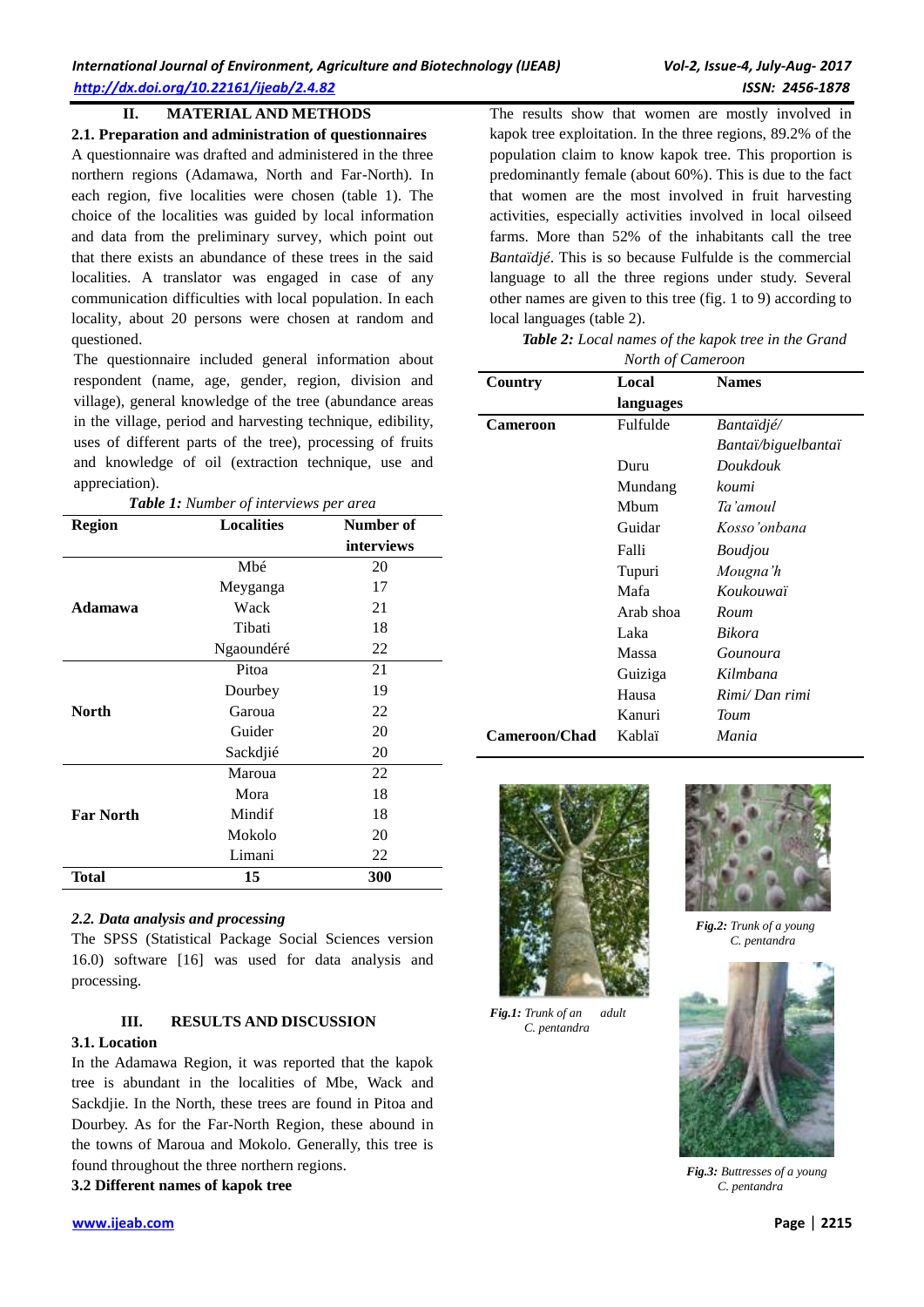

*Fig.4 : Leaves of C. pentandra*



*Fig.6: Fresh fruits of C. pentandra*



*Fig.5: Flowers of C. pentandra* 



*Fig.7: Dried fruits of C. pentandra*



*Fig.8 : Kapok of C.*



 *pentandra Fig.9: Seeds of C. pentandra*

# **3.3. Uses of different parts**

The fruits of the kapok tree are harvested during the months of June and at the beginning of July. According to [17], this period is convenient after that of flowering as described by. Indeed, fruits cannot be harvested during this period. The fruits are therefore allowed for the dry season and they fall down by themselves. The inhabitants can then simply pick them up. But before the fruit, other parts are continually exploited for various purposes. 3.3.1. Leaves

They are the most used part of the plant (55%). The leaves are cherished vegetables for majority of inhabitants of Nigeria and of a small group of bordered Cameroonians in the Far-North. This use is marked among the Kanuri and the Hausa people in the dry seasons during which vegetables are scarce. Softened on fire, crushed and then mixed with palm oil, the young leaves are taken in decoction to resolve some heart problems. The Kanuri (Limani) and the Mundang (Mora) also use this decoction, but without this oil, to cure diarrhea. Crushed fresh leaves are used for wound dressing, bandaging of tumours or abscesses, and control of skin infections by the Tupuri of Mindif. A decoction of young leaves mixed with palm kernel oil is taken by women as antibiotics when they have just been delivered to the Duru, Fali and Mundang tribes in Mora (Far-North). Northern Fali use young flowers to treat gonorrhea and syphilis. These uses corroborate with those mentioned by [8, 18].

# 3.3.2. Roots and barks

The barks are the second most used part of the tree (28%). However, among the Fali, in the North region, the roots are used as much as the barks. The Mundang of the North and Far-North regions, mix powdered roots and, dried and crushed barks with palm kernel oil and anointed on newborns to drive out evil spirits. The barks and roots also have an aphrodisiac power. Indeed, the Fali men in the North and the Tupuri in the Far-North constantly chew the barks and roots to keep their manhood. These tribes also use the roots to cure dysentery. These therapeutic properties corroborate well those mentioned by [8].

# 3.3.3. Wood

In the three regions, *C. pentandra* wood is only used locally, for the manufacture of objects such as spatulas, mortars, musical instruments (drums), furniture, doors, and canoes. In the Far-North and Adamawa, about 65% of the population exploit the wood for the manufacture of utensils. Unlike in the Far-North and Adamawa regions, in the North region (Guider and Garoua), it is more solicited for the manufacture of canoes as mentioned by [12]. Generally, less than 7% of the respondents use it as firewood because it is a very bad wood that emits a lot of smoke when burned. This explains why it is more solicited as craftwork and industrial wood.

# 3.3.4. Kapok

Given that it cannot be hand-spun like cotton, kapok remains to the local inhabitants as a simple padding material used for the manufacture of cushions, pillows and handmade mattresses. It is the main padding material in all villages in the Grand North. More than 80% of the respondents say it is used for these purposes. The ashes of the kapok are used in the North by the Guidar (Guider) and the Fali (Garoua) people to treat cough. These ethnic groups take crushed mosses and mix them with palm kernel oil to cure syphilis and gonorrhea. This false cotton was used for a long time by the inhabitants (Fulani shepherds) of the North and the Far-North. A small sample of kapok placed on a so-called special stone and struck vigorously with a piece of iron for rubbing,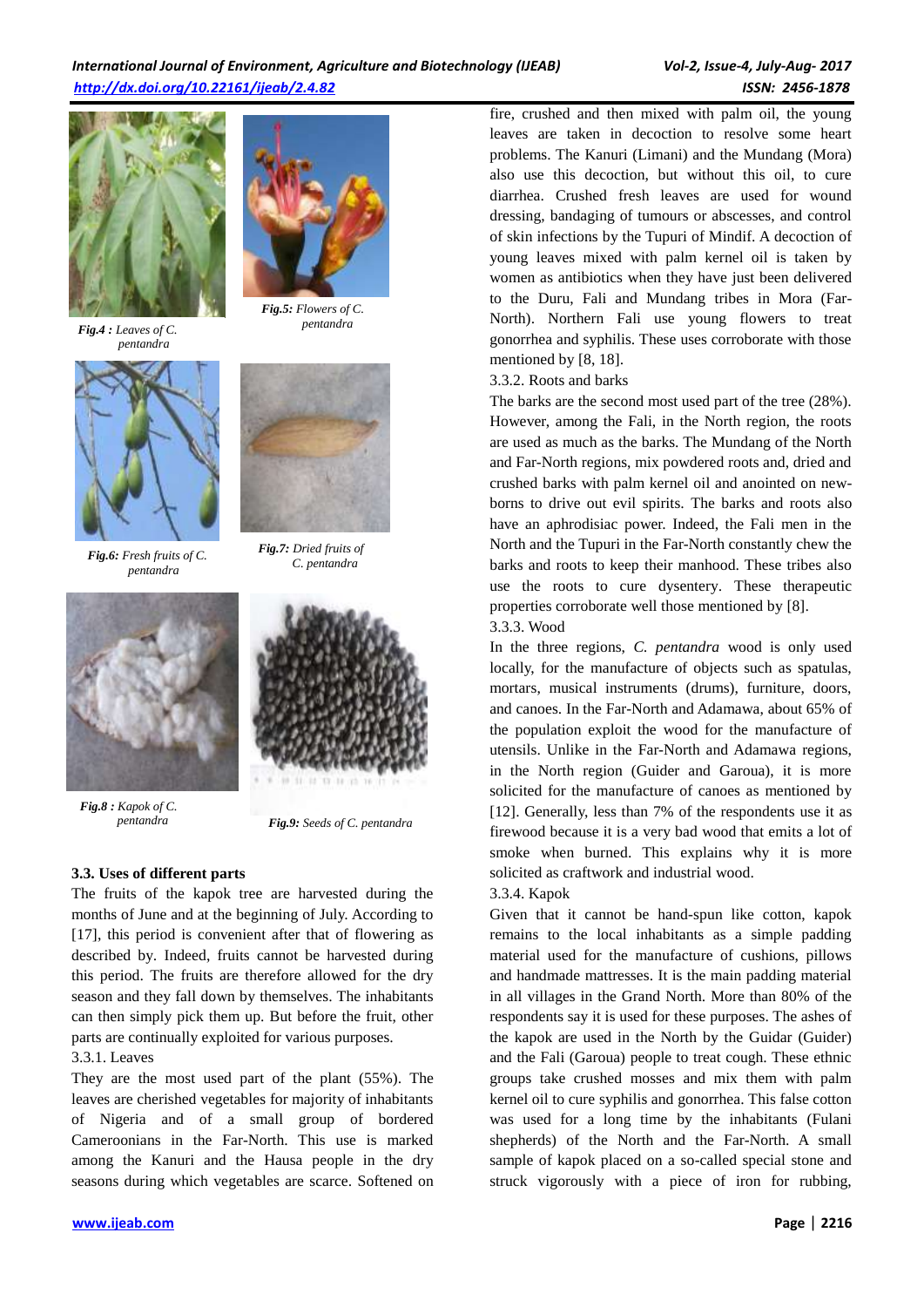# *International Journal of Environment, Agriculture and Biotechnology (IJEAB) Vol-2, Issue-4, July-Aug- 2017 <http://dx.doi.org/10.22161/ijeab/2.4.82>ISSN: 2456-1878*

produces fire following a spark between the stone and the piece of iron. This traditional match has long been used by these shepherds, even in the rainy season due to the impermeable nature of the kapok.

#### 3.3.5. Seeds

The seeds contained in the fruits of *C. pentandra* are also useful for the inhabitants. Roasted with salt, seeds are consumed as groundnuts (appetizers) by villagers, especially children in the North and Far-North. This use has already been reported by [19]. Once reduced in the North and Far-North regions, seed exploitation for oil production has almost disappeared with the creation of "SODECOTON". In the North, crushed seeds are used as feeds for livestock. This corroborates the statements of [20].

#### 3.3.6. Traditional oil extraction techniques

The Mundang tribe of Mindif (Far-North) and Fali tribe of Garoua (North) each have a technique for extracting this oil. These processes differ only in a few steps. They have in common the use of local materials: pot, spatula, crushed stone or millstone and fine fabric. The operations of the processes are summarised in the collection of the fruits, the sorting, the roasting, the grinding of seeds, the mixing and the extraction proper.

#### 3.3.6.1. Roasting

After picking up the fruits, the seeds are manually separated from the kapok. The roasting step helps to make the oil-producing cells to become fragile and prepares the extraction, while reducing the water content of the seeds. The seeds obtained are then roasted over low heat before being ground.

#### 3.3.6.2. Pounding

This is the seed fragmentation step in order to facilitate subsequent operations. The seeds are crushed with two stones or crushed in a mortar using a pestle. The final product is relatively thin.

#### 3.3.6.3. Kneading

This operation is very tedious, and requires a lot of muscular force from the operators. Water is added to the powder obtained and the mixture is kneaded. At this level, the difference lies in the amount of water added in each process. A small amount of water is added to have just a paste which will then be mixed for at least half an hour. Finally, the supernatant oil is collected with a hollow spatula (fig.11).

The extraction yield is low. Indeed, a mature tree produces 300 to 400 fruits, each containing 220 to 250 seeds, from which 1.5 to 2 litres of oil are extracted. This oil was used by the Mundang Fali, Massa and Laka tribes of the North and Far-North, mainly for massages and very little for fries and table oils. It also served as an antibiotic for wounds and injuries. This low use as table oil is indeed the one mentioned by [21].



*Fig.10: Extraction process of C. pentandra oil in Garoua in the North Region*

Fruits



*Fig.11: Extraction process of C. pentandra oil in Mindif in the Far-North Region*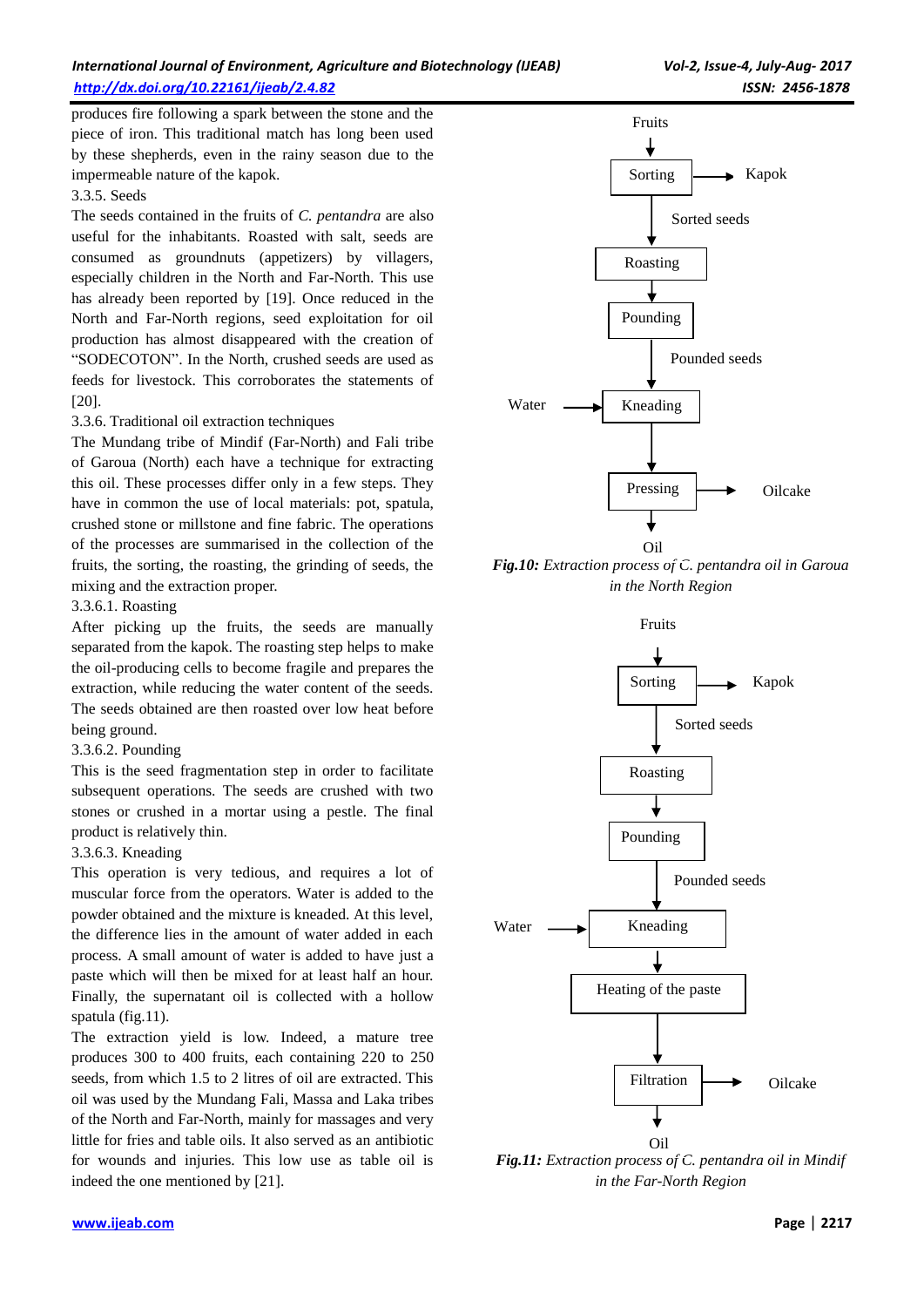## **IV. CONCLUSION**

The investigations carried out in the three northern regions of Cameroon and on a sample of 300 people showed observing that the local inhabitants are quite aware of the existence and different use of the kapok tree. It has multiples uses and all parts of the tree are exploited. Leaves, roots, barks, wood, seeds and oil are used for food, craft and medicinal purposes. However, the leaves (55%), roots and barks (28%) constitute the most solicited parts. In spite of the little interest it brings today, the kapok tree has a strong therapeutic, food and industrial potential that can contribute to the economic development of Cameroon in general and in particular to the localities in which it is grown.

#### **REFERENCES**

- [1] Womeni H. M., Ndjouenkeu R., Kapseu C., Parmentier M., Fanni J., 2006. Application du procédé séchage-friture aux amandes de karité: influence sur les indices chimiques de qualité et les propriétés de fusion du beurre, *Oléagineux Corps gras Lipides* (OCL) Vol. 13, n°4, pp 297-302.
- [2] César Kapseu, Gilles Bernard Nkouam, Michel Dirand, Danielle Barth, Laurent Perrin, Clergé Tchiégang, 2006. Water vapour isotherms of sheanut kernels (*Vitellaria paradoxa* Gaertn.). *Journal of Food Technology*, n° 4, vol 4, 235-241.
- [3] Nkouam G. B., Nde B. D., Barth D., Dirand M., Kapseu C., 2010. Comparison of traditional storage methods of sheanut kernels (*Vitellaria paradoxa* Gaerth.) using drying curves, *Journal of Engineering and Applied Sciences*, vol 5, n°2, pp 134-137.
- [4] Baker H. G., 1965. The evolution of the cultivated kapok tree: a probable West African product. In Brokensha D. (Editor). Ecology and economic development in tropical Africa. Research Series N°9, Institute of International Studies, University of California, Berkeley, United States, pp 185-216.
- [5] Ndemecho E. N., 2009. Herbalism and resources for the development of ethnopharmacology in Mount Cameroon region, *African Journal of Pharmacy and Pharmacology*, vol 3, n°3, pp 078-086.
- [6] Anderson K., Nature, Culture, and Big Old Trees: Live Oaks and Ceibas in the Landscapes of Louisiana and Guatemala, University of Texas Press, 2004, 199 p.
- [7] Berry, 1979. The characteristics of the kapok (*C. pentendra*) seed oil.pertanika, *J. Agric. Sci*, vol 21, n°1, pp 1-4.
- [8] Friday E.T., Omale J., Olupinyo Olusegun, Adah G., 2011. Investigations on the nutritional and medicinal potentials of Ceibapentandra leaf: A common

vegetable in Nigeria. *International Journal. of Plant Physiology and Biochemistry*, vol 3, n°6, pp 95-101.

- [9] White, L., Abernethy K. 1996. Guide de la végétation de la réserve de la Lopé. Libreville, ECOFAC Gabon, 72.
- [10]Brink, M., Achigan-Dako, E.G. (Editeurs), 2012. Ressources végétales de l'Afrique tropicale 16. Plantes à fibres. Fondation PROTA, Wageningen, Pays-Bas/CTA, Wageningen, Pays-Bas. 659 pp.
- [11]FézanTra Bi H., Irié G.M., Kohué, N'Gaman C.C., ClejessonMohou H.B., 2008. Etude de quelques plantes thérapeutiques utilisées dans le traitement de l'hypertension artérielle et du diabète : deux maladies émergentes en côte d'Ivoire. *Science et nature* .5(1): 39-48.
- [12]Louppé D., Oteng-Amoako A. A., Brink M., 2008. Ressources végétales de l'Afrique tropicale, vol 7: Bois d'oeuvre, PROTA, pp 785.
- [13]Lim T. T., Huang X. 2007. Evaluation of kapok (*Ceiba pentendra* (L.) Gaertn.) as a natural hollow hydrophobic-oleophilic fibrous sorbent for oil spill cleanup, *Chemosphere*, vol 66, n°5, pp 955-963.
- [14]Anisa Ur Rahmah, Abdullah. M. A., 2011. Evaluation of Malaysian *Ceiba pentandra* for oil water filtration using factorial design. *International Journal of Science and Technology of Desalting and water purification*, 266(5):1-3.
- [15]Lawal T. O., Mbanu A. E., Adeniyi B. A., 2014. Inhibitory activities of *Ceiba pentandra* (L.) Gaertn. and *Cordia sebestena* Linn. on selected rapidly growing mycobacteria, *African Journal of Microbiology Research*, Vol.8(24), pp 2387-2392.
- [16]SPSS (Statistical Package Sociales Sciences version 16.0), 2007. SPSS Inc, 1989-2007.
- [17]Adjei S., Kyereh B., 1999. Land suitability assessment of some degraded forest reserves and headwaters for the establishment of Ceiba pentandra plantations in the dry semi-deciduous forest in Ghana, *Journal of the Ghana Science Association*, vol ., n°2, pp 97-99.
- [18]Lema Ngono D., Ndoyé O., Awono A., 2003. Les fruits forestiers comestibles du Cameroun: Aspects utilisations. IPGRI, pp. 66-68.
- [19]Duvall, C. S., 2011. *Ceiba pentandra* (L.) Gaertn. In: Brink, M. & Achigan-Dako, E.G. (Editeurs). PROTA (Plant Resources of Tropical Africa / Ressources végétales de l'Afrique tropicale), Wageningen, Pays Bas.
- [20]Raharimalala V. Y., 2005. Contribution à l'étude des effets de l'incorporation des grains de kapok en alimentation de poulets de chair, Mémoire d'Ingénieur Agronome, Ecole Supérieure des